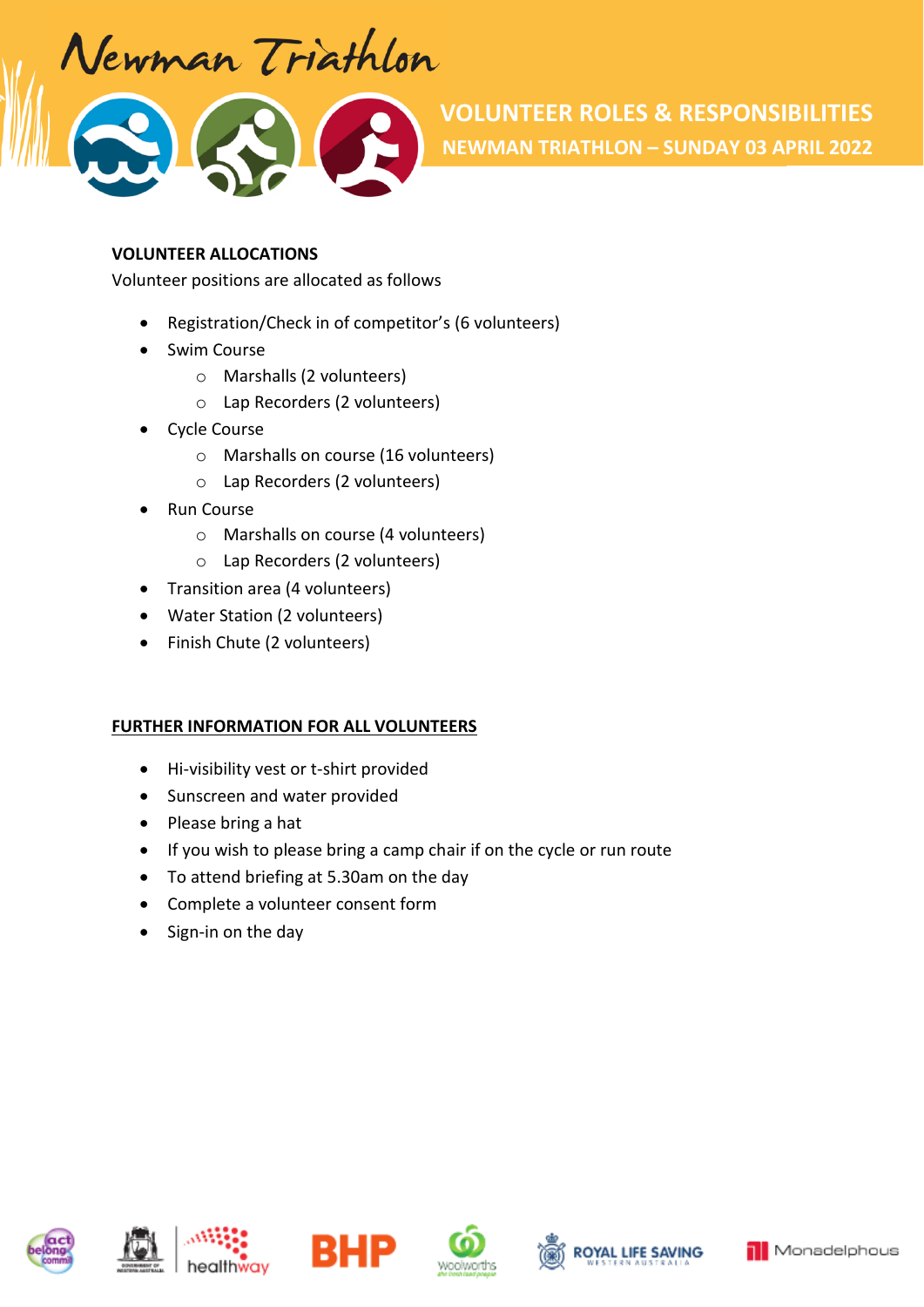Vewman Triathlon

### **VOLUNTEER POSITION DESCRIPTIONS**

### **REGISTRATION/CHECK IN OF COMPETITOR'S**

#### **ROLES**

- Confirm registration of competitors on spreadsheet
- Ensure competitor's initial the timing tag number received
- Number and tag competitors competitor's race number to be marked on both arms and legs and colour coded to the appropriate course RED – Junior Course GREEN – Short Course BLACK – Long Course

If they are wearing sun screen wipes areas with a baby wipe before marking the number, then advise to reapply sun screen once ink is dry

- Ensure competitor's know which course they are on and direct them to the course maps if they have not familiarised themselves
- Explain to competitors that they are not to walk over the timing mats other than when competing as this ensures that the timings are correct
- Explain to competitors that are in a team, that if they are the run and cycle person then to meet in Transition Area to change over the timing tags
- Answer questions from competitors

# **SWIM COURSE**

### **ROLES**

### **Swim Marshall**

- Directing competitor's to the swim start line
- Ensure that participants report at the swim start and that they are in correct wave
- Assist in timing band check to ensure correct wave start
- Assist in managing the start line and ensure that participants start the race only after the starter horn
- At the end of the swim direct the participants in the appropriate direction
- Keep spectators out of the way of the swim area during the race, direct them to either the grassed area or behind the fencing
- Direct competitors to the Transition Area after the swim

### **Lap Recorder**

Record competitor's laps for long and short course and mark on the recording sheet

### **CYCLE COURSE**

### **ROLES**

# **Cycle Marshalls**

Direct cyclists to turn the correct way at designated intersections











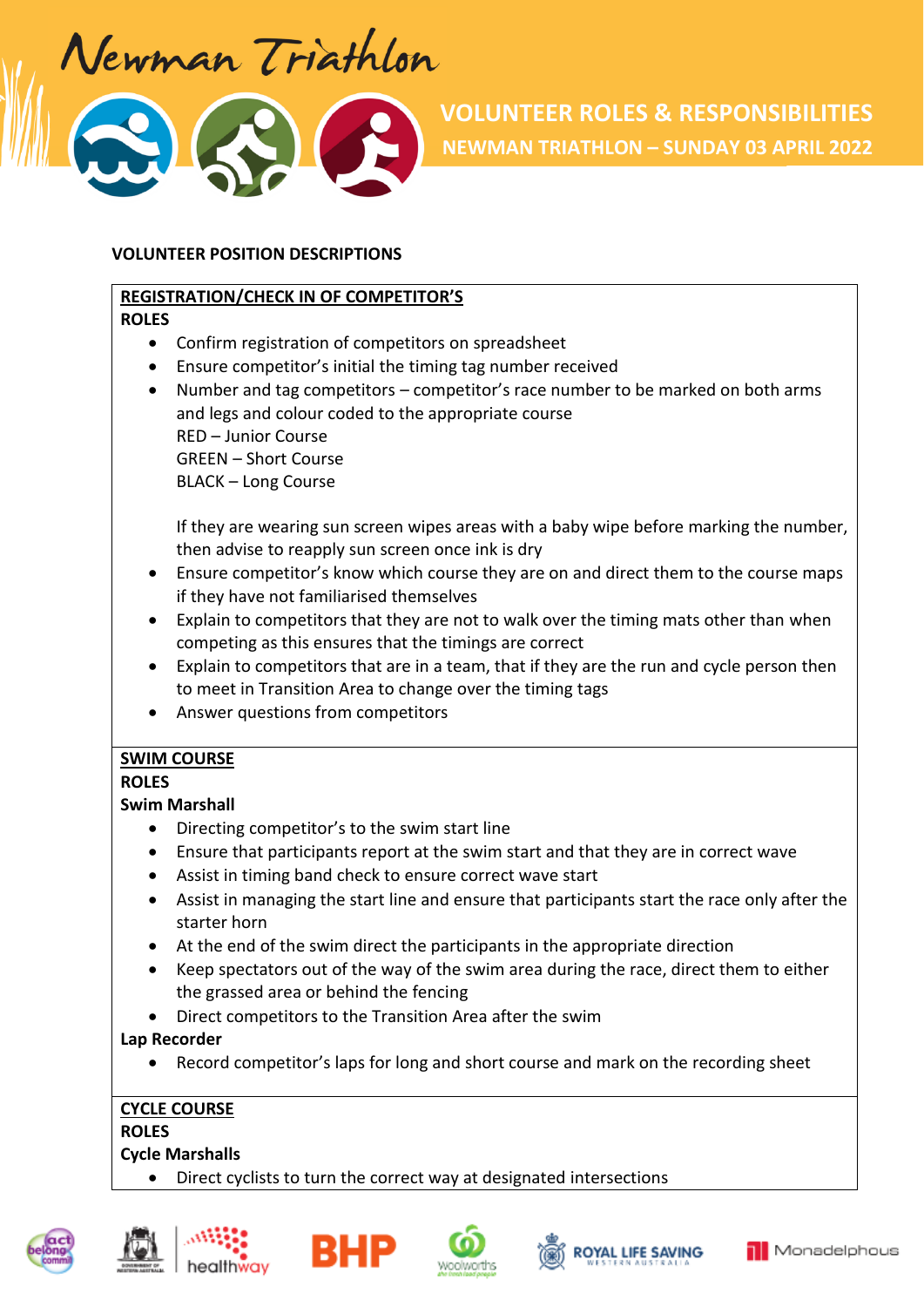Vewman Triathlon

- Direct cyclists to stay within the course and be careful on corners
- Assist in managing vehicle crossing points
- Report and record any incidents/accidents
- Advise and keep spectators/pedestrians out of the bike course
- Control pedestrians crossing at designated points
- Ensure the Junior cyclists cycle on the road
- Assist to ensure cyclists safety and smooth flow of traffic in their respective sectors
- Advise and alert medical officers should any cyclist need medical attention
- Report and record any incidents/accidents

### **Lap Recorder**

Record competitor's laps and mark on the recording sheet

# **RUN COURSE**

### **ROLES**

### **Run Course Marshall**

- Direct runners on the correct run routes
- Ensure runners run on the path
- Keep pedestrians off the run course
- Control pedestrians crossing points and at other designated points
- Advise and alert medical officers should any cyclist need medical attention
- Report and record any incidents/accidents

### **Lap Recorder**

Record competitor's laps and mark on the recording sheet

# **TRANSITION AREA**

### **ROLES**

- Direct participants to the entry points of the transition area, including the correct directions when in transition
- Direct competitor's to transition exits
- Ensure cyclists have their helmets on correctly and are wearing appropriate footwear
- Ensure the cyclists push their bike over the timing mats as they exit the Transition Area and then they can mount their bike
- Ensure the cyclists dismount their bikes before going over the timing mat to re-enter the Transition Area to rack their bike back in the same position
- Ensure Junior competitor's only have 1 helper in the area with them
- Keep spectators out of the Transition Area at all times
- Answer questions asked by competitor's out of the Transition Area post-race
- Restrict competitor's returning to their bike until the transition has been officially closed
- Report and record any incidents/accidents
- Advise and alert medical officers should any cyclist or runner need medical attention